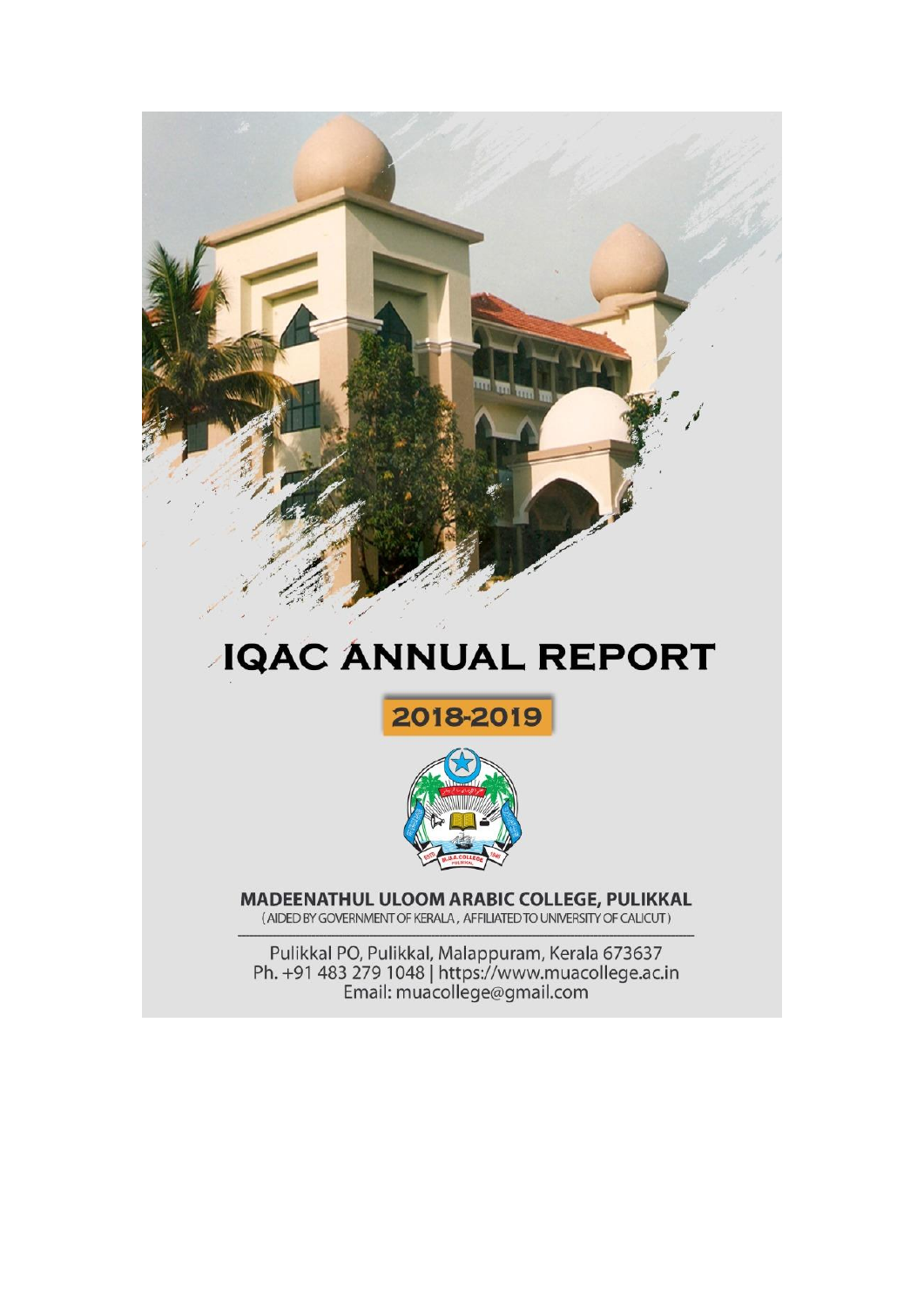# **IQAC ANNUAL REPORT 2018- 19**

The first core committee meeting of the IQAC for the year 2018-19 was held on 13.06.2018. Principal Dr. Sayyid Muhammed Shakir.P presided over the meeting. The meeting evaluated the action plans of each club and department as well as an academic calendar for the academic year 2018-19. A brief report of the major outcomes of the activities by IQAC is given below.

#### **IQAC ACTIVITY**

Global Alumni Meet has been conducted and submitted new hostel block proposal for their juniors and successfully renovated on 02/06/2018.

- All teachers donated their one month salary to Chief Minister's Distress Relief Fund.
- Conducted various Faculty development programmes in different areas to enhance teachers' academic skills
- Department of Arabic and Economics conducted various innovative and outstanding programmes such as exhibitions, seminars, and invited lectures etc. as part of MoUs signed by each institution for the holistic development of the students.
- Functioning MoUs were signed with many colleges, Banks, Palliatives, and Firms for a better experience in the educational field.
- Workshops were conducted to prepare SSR and NAAC Documentations.

#### **FEEDBACK**

- IQAC has taken the feedback from students, alumni, teachers and employers on the curriculum for analyzing data and took necessary steps in the curriculum.
- IQAC has taken semester wise feedbacks from students on the teachers to solve the drawbacks of them and resolve it for the best teaching and learning experience.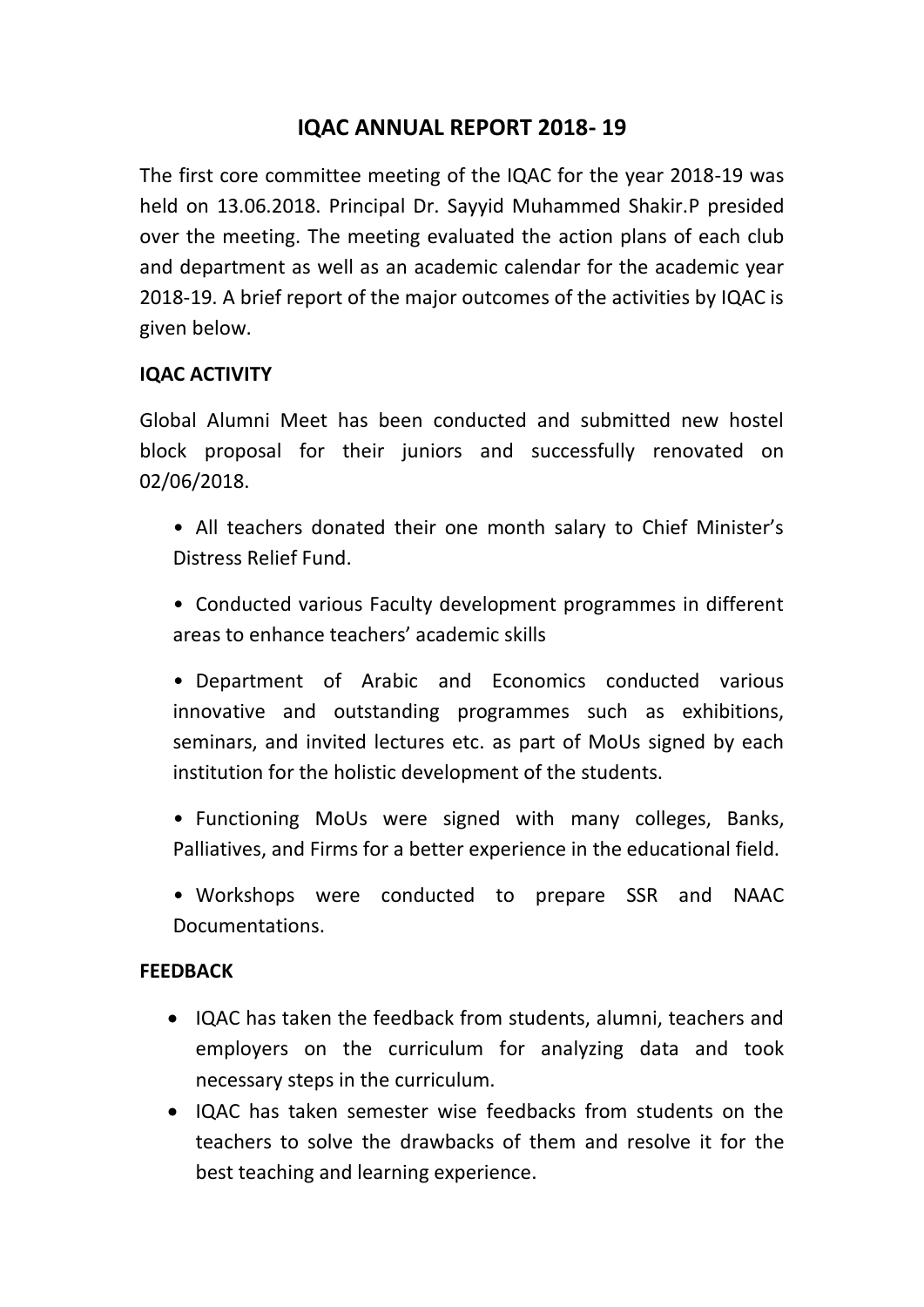# **CERTIFICATE COURSE**

Certificate courses on specific topics were facilitated to the students along with their regular classes such as;

- Certificate course in Microsoft Windows & Microsoft Word
- Certificate course in Microsoft Excel
- Certificate course in Microsoft PowerPoint

# **DEPARTMENTAL SEMINARS AND CONFERENCES**

- International Conference on "Emerging Trends in Islamic Finance" was organized by Department of Economics on 03/11/20218
- Dept. of Economics introduced Certificate course in Ecological **Economics**
- Dept. of Arabic introduced Certificate course in Communication and Writing skills in Arabic : Basics

# **PROFESSIONAL DEVELOPMENT PROGRAMME FOR COLLEGE STAFFS**

- A session on the topic "NAAC Accreditation & Quality Enhancement" led by Dr. T. Mohammed Salim, Associate Professor Farook Training College, Calicut on 13th December 2018 at MCC Auditorium.
- A session on the topic "Practical Training on E-Filing" led by Ms. Asmabi. V, LD Typist, MUAC Pulikkal on 17th January 2019.

# **RESEARCH WORKSHOP**

PG and Research Department of Arabic conducted many workshops on research methodology for teachers and research scholars. They are;

- Workshop on "How to Write a Thesis" led by Dr. Ali Noufal, HOD, Department of Arabic, Farook College on 23/07/2018
- Workshop on "Methods of Reading" led by Dr. N Muhammed Ali, Associate Professor, Department of Arabic, MUAC, Pulikkal on 09/10/2018
- Workshop on Plagiarism: in Principle and Practice led by Ms. Saeeda Pilathottathil, Asst. Professor, AIWA College, Mongam on 17th January 2019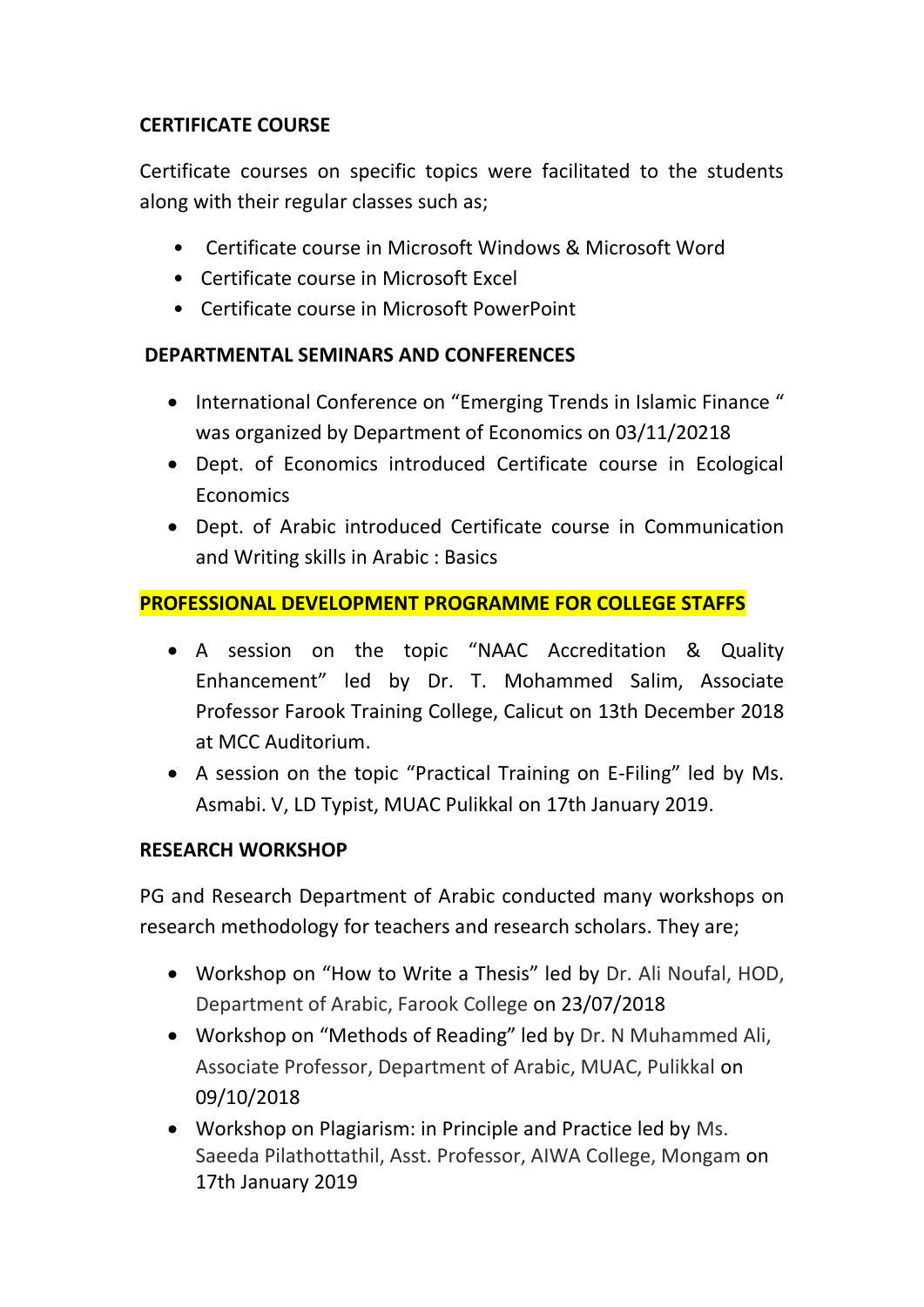- Invited Talks on "Improving Language output In Research" led by Dr. K. Shaikh Muhammed, Associate Professor, Department of Arabic, MUA College, Pulikkal, on 22/01/2019
- " Workshop on Research Methods and Techniques" led by Dr. Shanavas CM, Associate Professor, Department of Arabic, AA College Valavannur, on 07/02/2019.

#### **BEST PRACTISE**

- **EPIC – EMOTIONL PARENTING AND INTEGRATD COUNSILING** 
	- The EPIC aims at promoting healing and soothing the trauma of the Orphaned children.
	- The scheme renders a holistic development of an orphan's being.

## **SKILL ENHANCEMENT PROGRAMME**

• Soft skill: reading enhancement programme for degree students was organized by Readers forum on 19<sup>th</sup> June 2018

# **INFRASTRUCTURE DEVELOPMENT**

 College boys Hostel renovation which began in the year 2016 took its shape in the year 2018 and opened to the students in the same year.

# **EXTENSION AND OUTREACH PROGRAMME**

IQAC has initiated many extension and outreach programmes in this academic year for uplifting the society educationally, mentally and financially by collecting the amount from the teachers, parents, students and public and also giving them awareness on contemporary issues take place around them. IQAC made the programmes more reachable to the public. The following are some of the remarkable examples;

# **ABHAYAM HOME- 2**

 The second Abhayam home was built for a divorcee with a child from Paravoor in a small amount of land near Ability Campus in Valiyaparamba, Pulikkal Panchayat.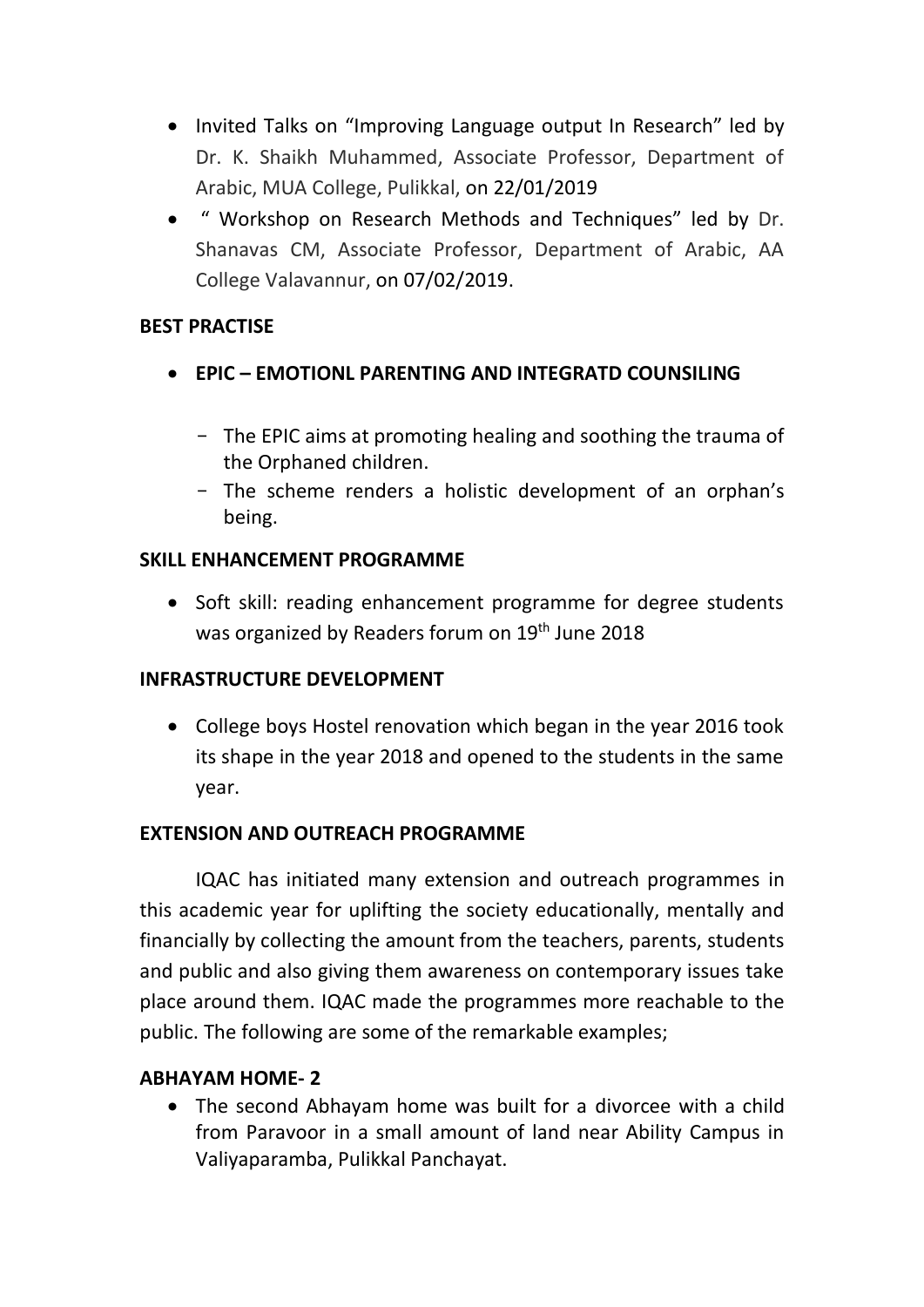189 students collaborated with the venture at its various stages. Sri. P. V. Abdul Wahab MP handed over the key to the beneficiary in an auspicious function held at College auditorium on 05/12/2018.

#### **POST FLOOD CLEANING AT PANAMARAM WAYANAD**

- Relief work in the hilly areas of Panamaram, Kumba and Meppadi in Wayanad district which were most affected by the 2018 floods were undertaken.
- As part of these disaster relief activities, they could clean and rehabilitate the flooded road in the Panamaram area.

#### **CONSTRUCTION OF RIVER BUND**

 $\bullet$  On 05<sup>th</sup>, January 2019, Volunteers of NSS Units, MUA College, Pulikkal, built a makeshift bridge using timber and other raw materials across a small ravine in the Wayanad district, which was badly damaged by the floods.

#### **PSYCHOLOGICAL REHABILITATION IN FLOOD-HIT REGION**

- The students went across the Wayanad hills despite the adverse weather conditions to provide some solace to the mentally and financially devastated minds caused by the floods.
- The presence and involvement of NSS team in providing relief to the flood victims in relief camps and elsewhere, including women, children and the elderly, who were suffering from mental distress due to the floods, was heartwarming.

#### **KUMBA VISIT (KURICHYAR TRIBE)**

- The visit of students to Kumba Colony in Wayanad with the aim of collecting new folklore imparted a lot of zippy learning experience to the students. This intentional visit was to the tribe of Kurichir.
- Volunteers shared an in-depth inquiry into their lives.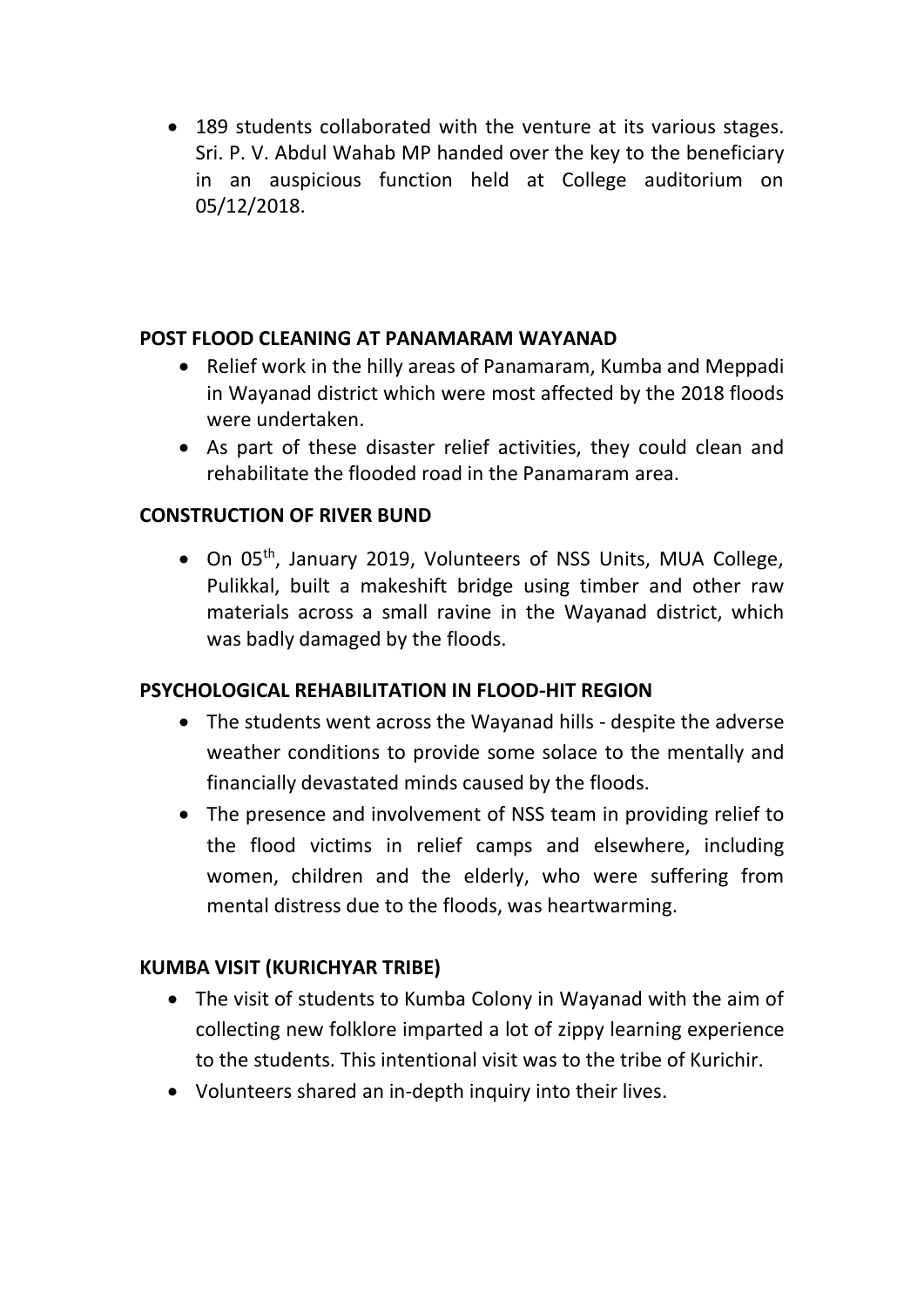# **PROJECT REPORT SUBMISSION AT THE CHAMBER OF WAYANAD DISTRICT COLLECTOR**

 The Wayanad District Collector honored the volunteers at a special commendation function held at the District Collector's Chamber in recognition of the rehabilitation work carried out by our volunteers during the post-flood period in the district.

## **DISASTER RELIEF**

- NSS Volunteers of Madeenathul Uloom Arabic College, Pulikkal, were committed to providing the maximum possible support to the flood-affected people.
- As part of this, the unit visited some disaster relief camps in Wayanad (Panamaram) and Kozhikode (Mukkam) districts.

# **CHLORINATION, DISINFECTION IN FLOOD-HIT REGIONS OF PARAPPANANGADI**

- A n exemplary relief operation carried out by NSS Volunteers of MUA College, Pulikkal, in the Palathingal region of Parappanangadi Municipality on 25<sup>th</sup> August, 2018
- The volunteers of NSS played a major role in disinfection of flooded area, and completed the proposed tasks such as lime sprinkling in backyards and interiors and chlorination in wells.

#### **REHABILITATION IN FLOOD-HIT REGION**

 NSS Units of Madeenathul Arabic College, Pulikkal, supported mentally and financially in different flood hit areas of Kerala, especially across the Wayanad hills despite the adverse weather conditions

# **HONOURING FLOOD WARRIORS AT THALAPPUZAH GRAMA PANCHAYAT, -MANANTHAVADI**

 NSS Units of MUA College Pulikkal, at Thalappuzah Grama Panchayat, Mananthavadi, honoured the flood warriors by issuing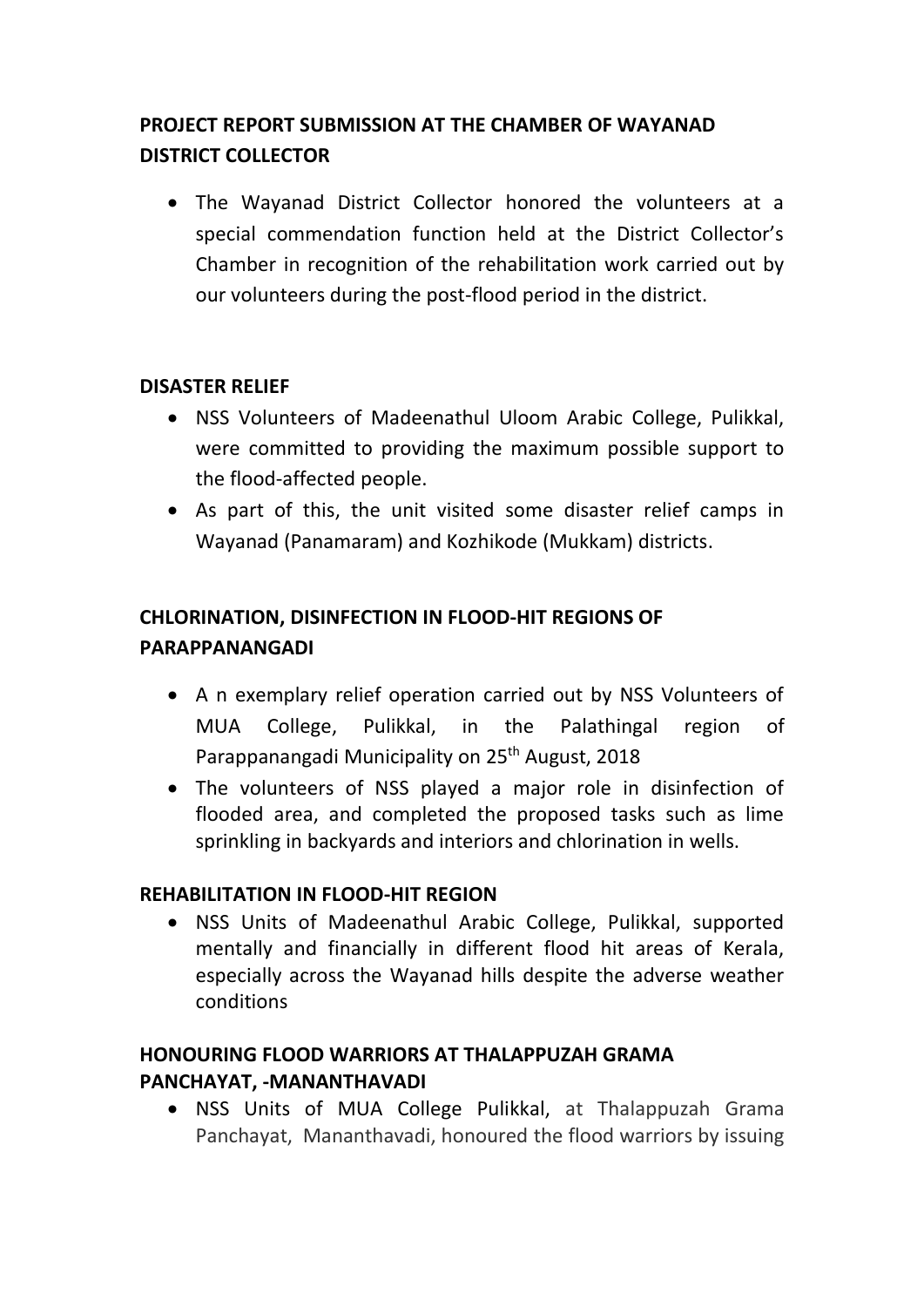an Award of Appreciation for their sincere contribution in helping the flood effected people in Wayanad District.

 Officials from Panchayth Office attended the program, Dr. CM Sabir Navas and Dr. Muathasim Billah NSS, Program Officers, MUAC, Pulikkal lead the award distribution session.

#### **KIDS FEST**

- NSS Units of MUA College Pulikkal, Conducted a program in Thalapppuzha, Manathavady, a cultural fest for Kids in the local area, as a part of "Padana Veedu" Campaign.
- The campaign focused on the empowerment of back ward students, and was held on 07/01/2019, with 49 participants from LKG to 6 standard students.

#### **KAVITHAYUDE CARNIVAL**

 Members of Malayalam Club, MUA College. Pulikkal, participated in the program Kavithayude Carnival conducted by Government Sanskrit College, Pattambi, and presented their thoughts and recommendations to get more promotion for Malayalam Kavithakal.

#### **RELIEF FUND DISTRIBUTION FOR FLOOD VICTIMS**

- NSS Units of MUA, College, Pulikkal lended a helping hands to needy peoples affected by the flood victims of the Puthumala landslide disaster.
- A team of students and teachers mounted the Wayanad ghats again after the floods and handed over the money collected from students and their parents.

#### **CAREER MOLDING FOR GRADUATES**

 Dr. Sabir Navas CM, Assistant Professor in Arabic, MUA College, Pulikkal, delivered an extension lecture on "Career Opportunities in Globalized World" on 01/05/2019 at Islamic University of Science & Technology, Awantipora, Kashmir.

#### **PROMOTION OF RESEARCH**

Continues Support and timely interface of IQAC is reflected in the growth of faculty's career development by publishing books and research papers in the international and national peer-reviewed journal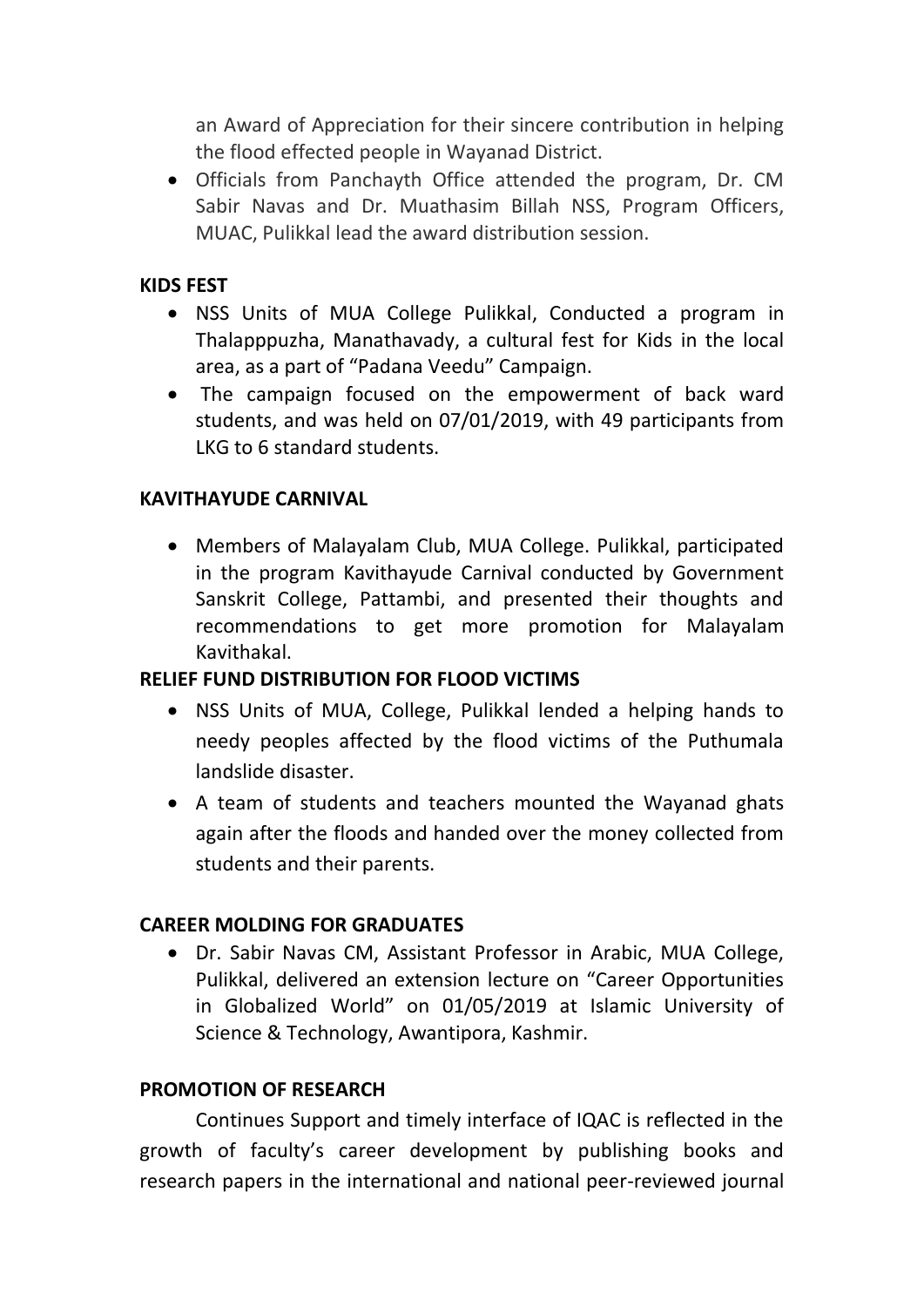which is included in the care list of UGC and also in presenting the research papers in various topics that discusses the contemporary issues in connection with teaching and learning process**.**

## **IQAC CONTRIBUTION IN TEACHING AND LEARNING PROCESS**

- IQAC monitors and facilitate the activities of the College council in all respects.
- During the commencement of each academic semesters, IQAC makes sure that the time-line provided in the University academic calendar is followed.
- IQAC makes sure that class PTA meetings are convened at the end of each semester examinations in a timely manner.
- Students are selected for various activities and awards and scholarships are distributed based on the recommendations by the mentor.
- **Introduced Teacher's Diary for recording each and every activities** regarding their career development.
- **If** In each academic year, FDPs and Orientations in various areas were designed and delivered to all faculties to improve academic performance.
- Scheduled time was arranged for the mentors to interact with the mentees for discussing their problems in all spheres and collect relevant data
- **Slow learners and advanced learners were encouraged to many** invited talks, programmes, workshops, remedial classes, interactions with research scholars and seminars.
- All Teachers were trained in Technological field to cope up with the latest tools and apps and use it in the teaching and learning process.
- IQAC creatively interfered to enhance the quality of teachinglearning process by ensuring that the planned activities are carried out in a time-bound manner.

#### **ENHANCEMENT OF STAFF COMPETENCE (FDP)**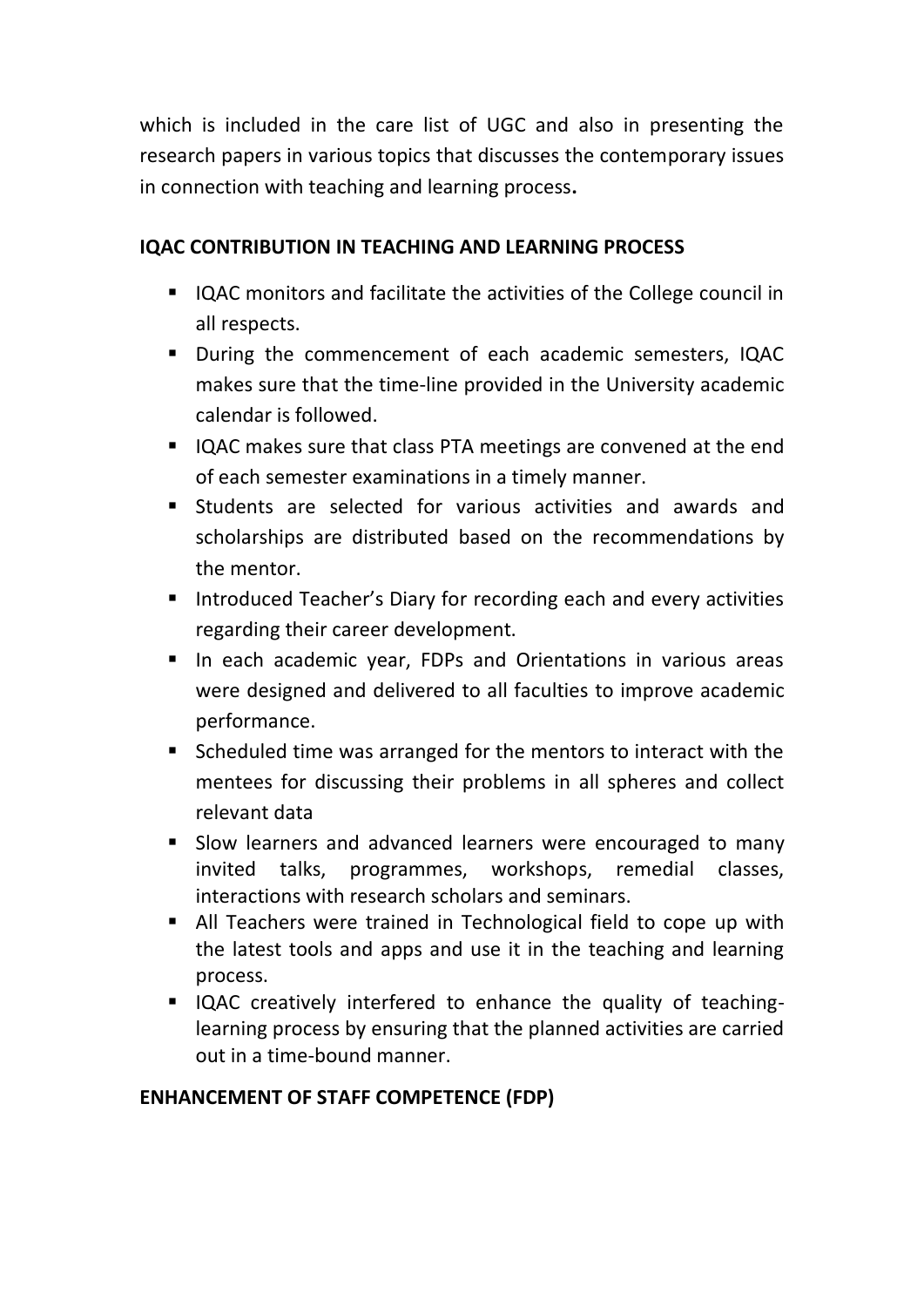Conducted Faculty Development Programs in Different Areas for Improving the Quality of Teaching Process and Research ability too.

| K P Abdurasheed               | 'Academic Leadership'<br>Centre of Academic Leadership and<br>Education Management (CALEM),<br>Aligarh Muslim University, Aligarh                                                                 | 12-09-2018 TO 15-09-<br>2018 |
|-------------------------------|---------------------------------------------------------------------------------------------------------------------------------------------------------------------------------------------------|------------------------------|
| Dr. TP Muhthasim Billa        | "Introduction to Technology<br>Enabled Learning" Offered Jointly<br>by the Commonwealth of Learning<br>and Athabasca University, Canada<br>from through mooKIT Platform at<br>http://telmooc.org  | 29-10-2018 TO 30-11-<br>2018 |
| Abdul Muneer Poonthala        | UGC Sponsored refresher Course in<br>Arabic Language and Literature<br>conducted by UGC- Human<br>Resource Development Centre,<br>University of Calicut from                                      | 11-12-2018 TO 31-12-<br>2018 |
| Dr. Sayyid Muhammed<br>Shakir | <b>UGC-sponsored One-Day Training</b><br>Program for Principals of Colleges<br>in Kerala conducted by Human<br>Resource Development Centre,<br>University of Kerala, and<br>Thiruvananthapuram on | 06-03-2019 TO 06-03-<br>2019 |
| K P Abdurasheed               | One Day Workshop on Redefining<br>Teaching & Resetting Benchmarks<br>for Academic and Institutional<br>Excellence, Consortium of Kerala<br>Aided Arabic Colleges principals                       | 16-03-2019 TO 16-03-<br>2019 |
| Dr. Sabir Navas CM            | <b>FDP in Humanities and Social</b><br>Sciences (Cultural Studies)<br>organized by the Kerala State<br>Higher Education Council from at<br>Kannur University                                      | 07-05-2019 TO 11-05-<br>2019 |
| Dr. TP Muhthasim Billa        | <b>Faculty Development Programme</b><br>on "Theory in Research Writing"<br>Organized by the Kerala State<br>Higher Education Council from at<br>Thiruvananthapuram                                | 06-02-2019 TO 10-02-<br>2019 |

# **Details of Teachers Attending Professional Development Programmes:-**